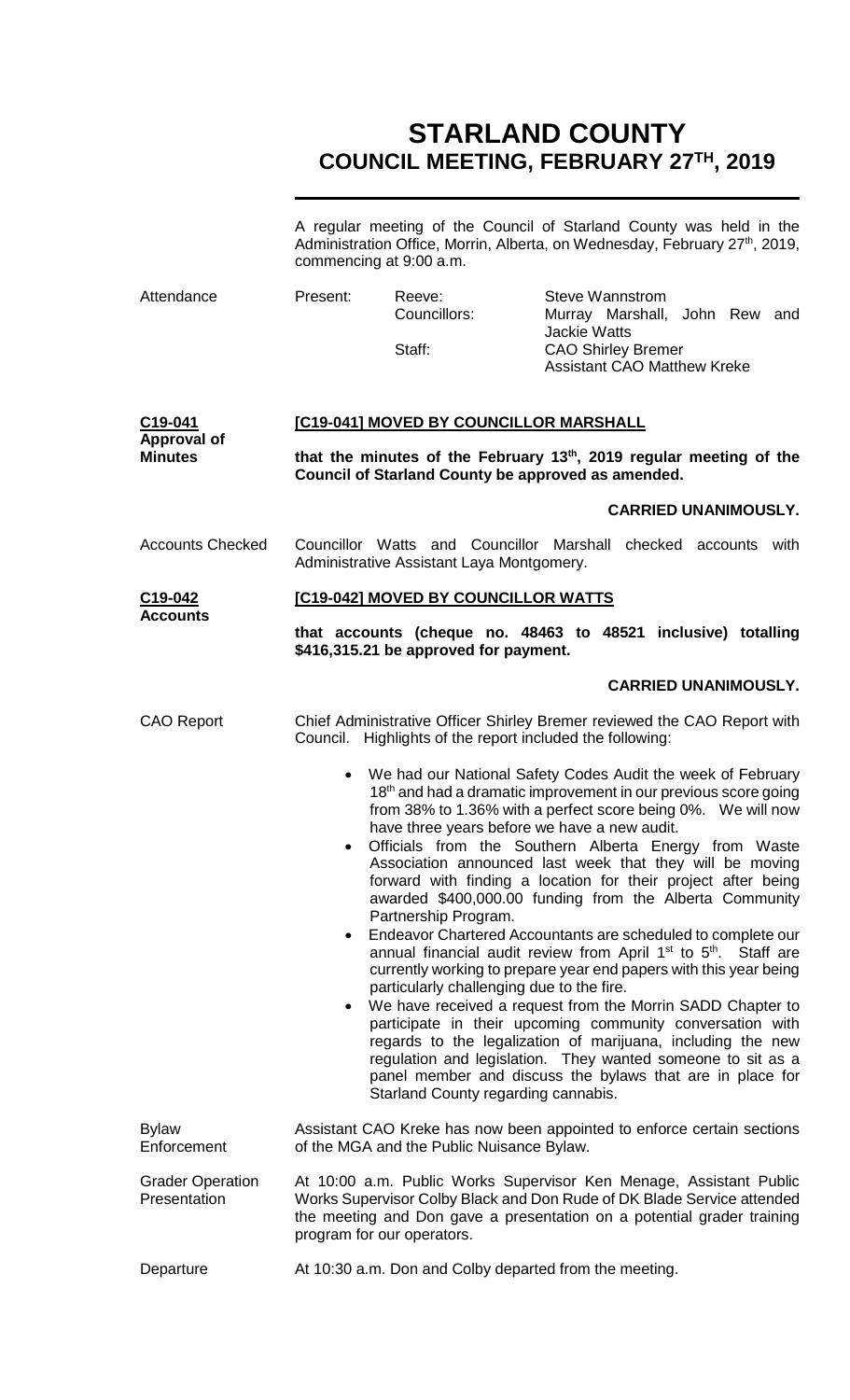| <b>PW Report</b>                          | Public Works Supervisor Ken Menage reviewed the Public Works Report<br>with Council. Highlights of his report included the following:                                                                                                                                                                                                                                                                                                                                                                           |  |  |  |
|-------------------------------------------|-----------------------------------------------------------------------------------------------------------------------------------------------------------------------------------------------------------------------------------------------------------------------------------------------------------------------------------------------------------------------------------------------------------------------------------------------------------------------------------------------------------------|--|--|--|
|                                           | The PW Crew have been removing trees, moving snow, cutting<br>$\bullet$<br>up wood, spot plowing and sanding and burning brush piles.<br>The Shop crew have been doing regular maintenance on the<br>$\bullet$<br>County's heavy/light duty equipment.<br>Gradermen have been plowing roads with the winds recently<br>$\bullet$<br>causing some problems with drifting.<br>Ken has been working on bridge inspections, interviews, new<br>$\bullet$<br>building questions, site visits and attending meetings. |  |  |  |
| C19-043<br><b>Bridge Repair</b>           | [C19-043] MOVED BY COUNCILLOR MARSHALL                                                                                                                                                                                                                                                                                                                                                                                                                                                                          |  |  |  |
|                                           | that Starland County contract with Bridgemen Services of Didsbury to<br>repair Bridge File 8593 for \$29,500.00.                                                                                                                                                                                                                                                                                                                                                                                                |  |  |  |
|                                           | <b>MOTION DEFEATED.</b>                                                                                                                                                                                                                                                                                                                                                                                                                                                                                         |  |  |  |
| C19-044<br><b>Road Closure</b>            | [C19-044] MOVED BY COUNCILLOR WATTS                                                                                                                                                                                                                                                                                                                                                                                                                                                                             |  |  |  |
|                                           | that as per Section 22 of the MGA Starland County begin the process<br>to close that portion of Township Road 31-0 between Range Road 20-<br>0 and Range Road 20-1, removing the existing bridge structure 8593<br>and barricading the remaining water crossing.                                                                                                                                                                                                                                                |  |  |  |
|                                           | <b>MOTION CARRIED.</b>                                                                                                                                                                                                                                                                                                                                                                                                                                                                                          |  |  |  |
| Departure                                 | At 11:00 a.m. Ken departed from the meeting.                                                                                                                                                                                                                                                                                                                                                                                                                                                                    |  |  |  |
| <b>Regional County</b><br>Meeting         | CAO Bremer is gathering topics for the upcoming joint-county meeting in<br>the Byemoor Community Hall on March 5 <sup>th</sup> . Topics must be submitted in the<br>next few days.                                                                                                                                                                                                                                                                                                                              |  |  |  |
| <b>RMA Spring</b><br>Convention           | A request was received from Strathcona County to support their resolution<br>encouraging the Government of Alberta to support Alberta's Energy<br>Industry.                                                                                                                                                                                                                                                                                                                                                     |  |  |  |
| Wildrose<br>Assessment<br><b>Services</b> | Due to the retirement of Calvin McArthur, Wildrose Assessment Services<br>has requested that Starland County amend our Bylaw to have Riley Kloss<br>of Wild Rose Assessment Services be appointed as the Designated Officer<br>to carry out the duties and responsibilities of the assessor.                                                                                                                                                                                                                    |  |  |  |
| C19-045<br><b>Bylaw 1136 -</b>            | [C19-045] MOVED BY COUNCILLOR REW                                                                                                                                                                                                                                                                                                                                                                                                                                                                               |  |  |  |
| <b>Motion to</b>                          | that Bylaw 1136, a bylaw to appoint Riley Ross of Wildrose<br>Assessment Services as the Designated Officer charged with carrying<br>out the duties and responsibilities of the assessor for Starland County<br>as per Section 284.2(1), and to repeal Bylaw 1112, be established.                                                                                                                                                                                                                              |  |  |  |
| <b>Establish</b>                          |                                                                                                                                                                                                                                                                                                                                                                                                                                                                                                                 |  |  |  |
|                                           | <b>CARRIED UNANIMOUSLY.</b>                                                                                                                                                                                                                                                                                                                                                                                                                                                                                     |  |  |  |
| C19-046                                   | [C19-046] MOVED BY COUNCILLOR WATTS                                                                                                                                                                                                                                                                                                                                                                                                                                                                             |  |  |  |
| Bylaw 1136 -<br><b>First Reading</b>      | that Bylaw 1136 be given first reading.                                                                                                                                                                                                                                                                                                                                                                                                                                                                         |  |  |  |
|                                           | <b>CARRIED UNANIMOUSLY.</b>                                                                                                                                                                                                                                                                                                                                                                                                                                                                                     |  |  |  |
| C19-047<br><b>Bylaw 1136 -</b>            | [C19-047] MOVED BY COUNCILLOR MARSHALL                                                                                                                                                                                                                                                                                                                                                                                                                                                                          |  |  |  |

**CARRIED UNANIMOUSLY.**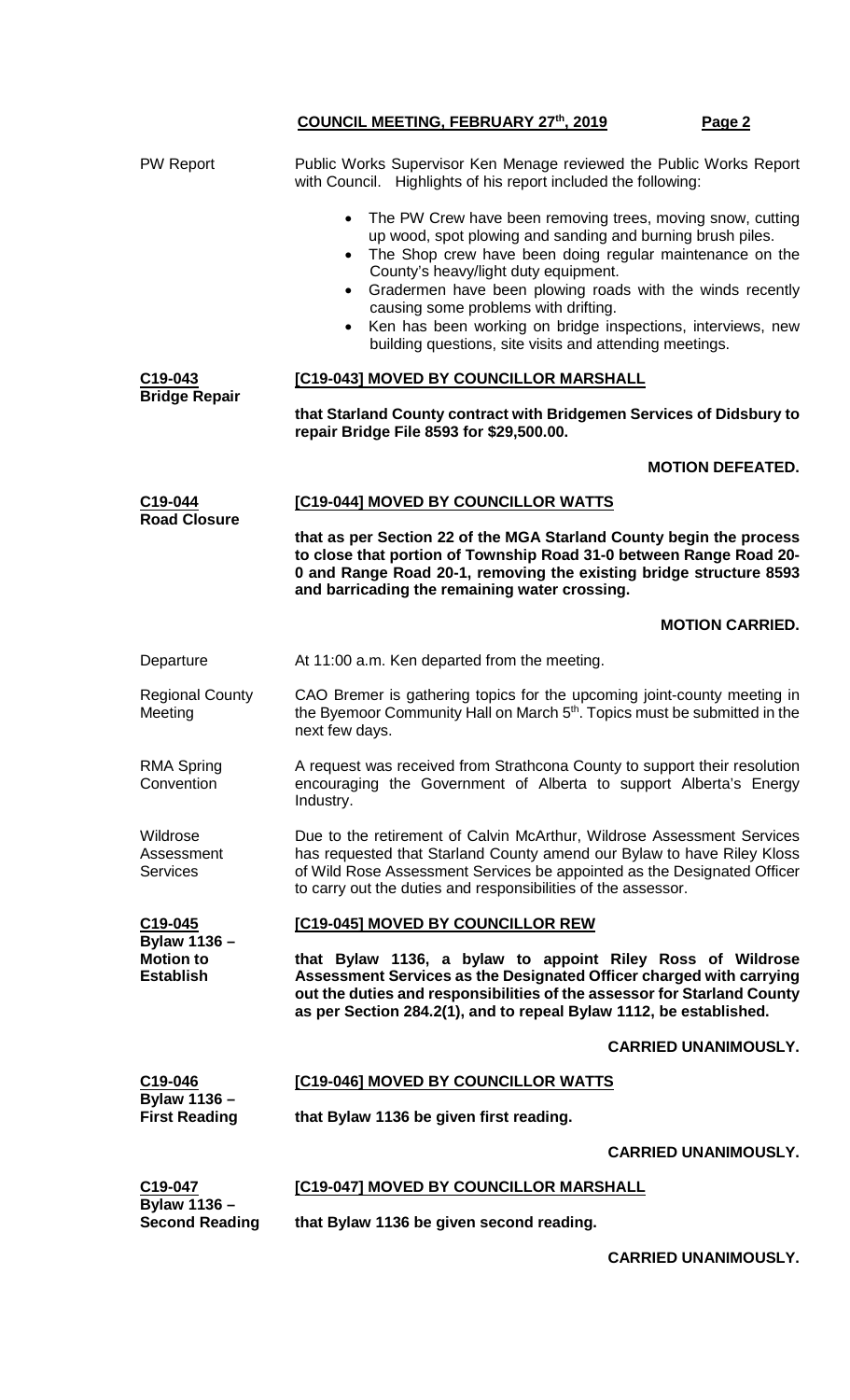| C19-048<br>Bylaw 1136 -                                         | [C19-048] MOVED BY REEVE WANNSTROM                                                                                                                                                                                                                                                                                                                                                                                                                                                                                                                                                                                                                                                                                                                                                                                                                                                                                                                                                                                                                                                                                                                                                                                |  |  |  |
|-----------------------------------------------------------------|-------------------------------------------------------------------------------------------------------------------------------------------------------------------------------------------------------------------------------------------------------------------------------------------------------------------------------------------------------------------------------------------------------------------------------------------------------------------------------------------------------------------------------------------------------------------------------------------------------------------------------------------------------------------------------------------------------------------------------------------------------------------------------------------------------------------------------------------------------------------------------------------------------------------------------------------------------------------------------------------------------------------------------------------------------------------------------------------------------------------------------------------------------------------------------------------------------------------|--|--|--|
| <b>To have Third</b><br><b>Reading</b>                          | that Bylaw 1136 be presented for third reading at this meeting.                                                                                                                                                                                                                                                                                                                                                                                                                                                                                                                                                                                                                                                                                                                                                                                                                                                                                                                                                                                                                                                                                                                                                   |  |  |  |
|                                                                 | <b>CARRIED UNANIMOUSLY.</b>                                                                                                                                                                                                                                                                                                                                                                                                                                                                                                                                                                                                                                                                                                                                                                                                                                                                                                                                                                                                                                                                                                                                                                                       |  |  |  |
| C19-049                                                         | [C19-049] MOVED BY COUNCILLOR REW                                                                                                                                                                                                                                                                                                                                                                                                                                                                                                                                                                                                                                                                                                                                                                                                                                                                                                                                                                                                                                                                                                                                                                                 |  |  |  |
| <b>Bylaw 1136 -</b><br><b>Third and Final</b><br><b>Reading</b> | That Bylaw 1136, a bylaw to appoint Riley Ross of Wildrose<br>Assessment Services as the Designated Officer charged with carrying<br>out the duties and responsibilities of the assessor for Starland County<br>as per Section 284.2(1), and to repeal Bylaw 1112, be given third<br>reading and finally passed.                                                                                                                                                                                                                                                                                                                                                                                                                                                                                                                                                                                                                                                                                                                                                                                                                                                                                                  |  |  |  |
|                                                                 | <b>CARRIED UNANIMOUSLY.</b>                                                                                                                                                                                                                                                                                                                                                                                                                                                                                                                                                                                                                                                                                                                                                                                                                                                                                                                                                                                                                                                                                                                                                                                       |  |  |  |
| Alberta Municipal<br><b>Affairs</b>                             | Notice was received from Municipal Affairs that the Municipal Sustainability<br>Initiative will be continued until its scheduled completion in March of 2022.<br>It is Municipal Affairs intention to have a new fiscal framework in place at<br>that time similar to the one now legislated with Calgary and Edmonton.                                                                                                                                                                                                                                                                                                                                                                                                                                                                                                                                                                                                                                                                                                                                                                                                                                                                                           |  |  |  |
| <b>SDAB Training</b>                                            | Confirmation of the successful completion of SDAB training by Councillors<br>Watts, Rew and Marshall as well as member Ross Rawlusyk, was received<br>from Brownlee LLP.                                                                                                                                                                                                                                                                                                                                                                                                                                                                                                                                                                                                                                                                                                                                                                                                                                                                                                                                                                                                                                          |  |  |  |
| Craigmyle<br><b>Beautification</b>                              | A request was made by Susan Rees of Craigmyle for assistance with<br>funding the purchase of concrete planters for the Craigmyle park.                                                                                                                                                                                                                                                                                                                                                                                                                                                                                                                                                                                                                                                                                                                                                                                                                                                                                                                                                                                                                                                                            |  |  |  |
| C <sub>19</sub> -050<br><b>SLGM</b>                             | <b>[C19-050] MOVED BY COUNCILLOR WATTS</b>                                                                                                                                                                                                                                                                                                                                                                                                                                                                                                                                                                                                                                                                                                                                                                                                                                                                                                                                                                                                                                                                                                                                                                        |  |  |  |
| <b>Conference</b>                                               | that staff Bremer, Kreke and Fazekas be authorized to attend the 2019<br>SLGM Mountain Refresher Conference in Kananaskis from May 13th to<br>17 <sup>th</sup> and that registration and expenses be paid.                                                                                                                                                                                                                                                                                                                                                                                                                                                                                                                                                                                                                                                                                                                                                                                                                                                                                                                                                                                                        |  |  |  |
|                                                                 | <b>CARRIED UNANIMOUSLY.</b>                                                                                                                                                                                                                                                                                                                                                                                                                                                                                                                                                                                                                                                                                                                                                                                                                                                                                                                                                                                                                                                                                                                                                                                       |  |  |  |
| <b>MS Report</b>                                                | At 1:30 p.m. Manager of Municipal Services Glen Riep attended the meeting<br>and reviewed his Municipal Services Report with Council. Highlights of the<br>report included the following:<br>We experienced another line failure on the CLV booster line<br>coming out of Drumheller again. This is the same area as many<br>of the previous leaks were located. The line was exposed and<br>a service repair clamp was installed.<br>Fire Extinguishers for all County operations including buildings<br>and equipment are now complete for another year by Contact<br>Safety.<br>Glen has drafted some modified plans for the Morrin Cemetery<br>expansion project. The property for the expansion of the<br>cemetery was done a number of years ago and we will soon run<br>out of space in the existing cemetery and will require new plots<br>to be surveyed.<br>Glen has received a revised pricing schedule for the addition of<br>$\bullet$<br>a communication repeater in the Hand Hills. The pricing is<br>slightly higher than the earlier schedule due to some additional<br>equipment that may be needed. The units have been ordered<br>and will be available for installation later in the spring. |  |  |  |
| <b>Morning Glory</b><br><b>Water Association</b>                | At 2:00 p.m. Jim Urch, Lorna Urch and Duane Olsen of the Morning Glory<br>Water Association attended the meeting to propose alterations to the water<br>supply agreement that was recently proposed. They are looking for a<br>reduction in water rates so that their Association can begin to build a reserve<br>fund for repairs. Under the agreement they would be charged the same as<br>all other users on piped water in the County.                                                                                                                                                                                                                                                                                                                                                                                                                                                                                                                                                                                                                                                                                                                                                                        |  |  |  |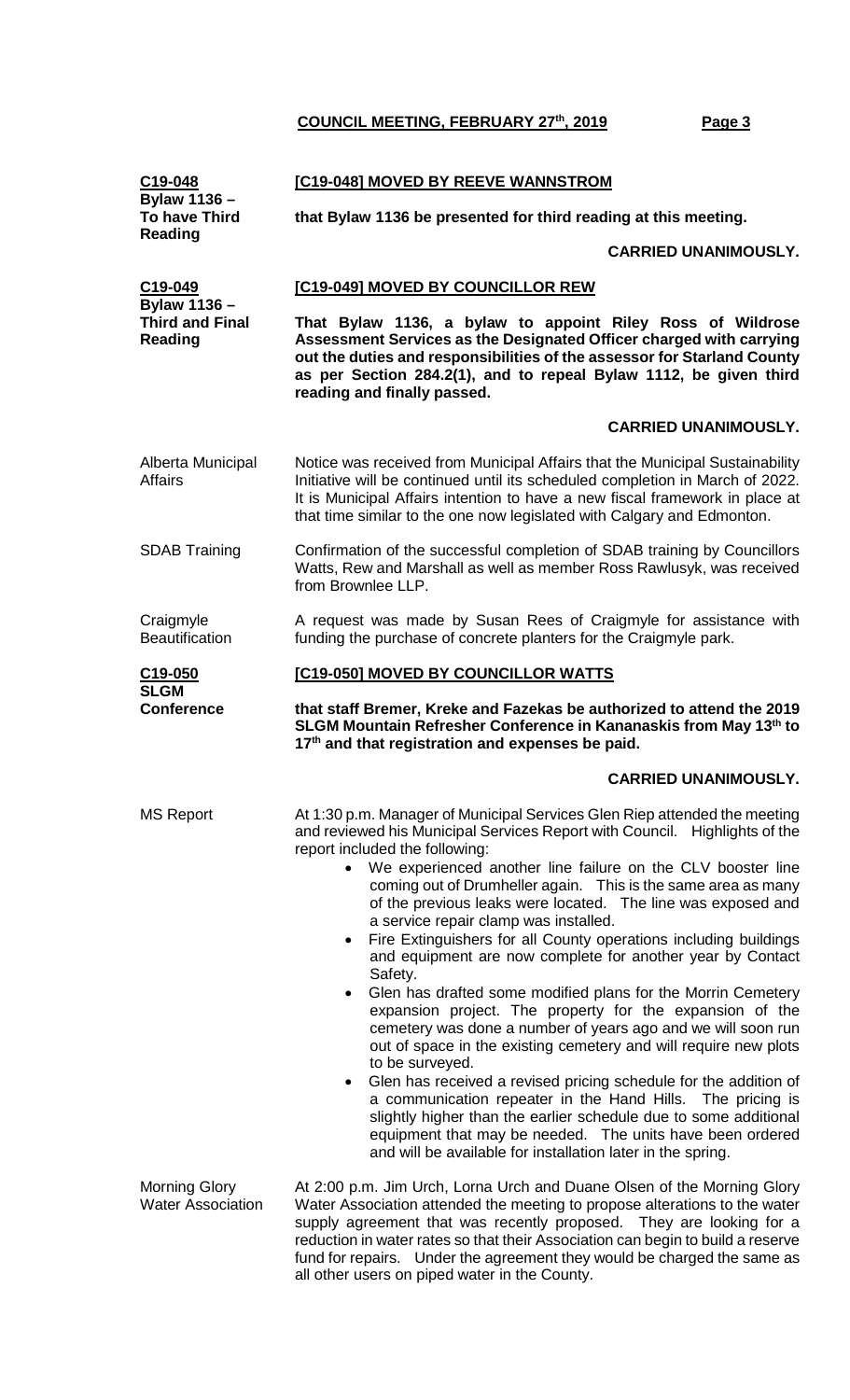| Departure                                                                           | At 3:10 p.m. the Morning Glory delegation departed from the meeting.                                                                                                                                                                                                                                                                                                                                                                                                                                                                                         |  |  |  |
|-------------------------------------------------------------------------------------|--------------------------------------------------------------------------------------------------------------------------------------------------------------------------------------------------------------------------------------------------------------------------------------------------------------------------------------------------------------------------------------------------------------------------------------------------------------------------------------------------------------------------------------------------------------|--|--|--|
| C19-051<br><b>Morning Glory</b>                                                     | [C19-051] MOVED BY REEVE WANNSTROM                                                                                                                                                                                                                                                                                                                                                                                                                                                                                                                           |  |  |  |
| <b>Water Supply</b><br><b>Agreement</b>                                             | that the agreement for water supply offered to the Morning Glory Water<br>Association under the authorization of Motion C18-195 and amended<br>in January of 2019 be amended to change the rates charged to the<br>Morning Glory Water Association to 10% above the rates charged by<br>the Town of Drumheller to the Starland Regional Water Authority.                                                                                                                                                                                                     |  |  |  |
|                                                                                     | <b>MOTION DEFEATED.</b>                                                                                                                                                                                                                                                                                                                                                                                                                                                                                                                                      |  |  |  |
| C19-052                                                                             | [C19-052] MOVED BY COUNCILLOR WATTS                                                                                                                                                                                                                                                                                                                                                                                                                                                                                                                          |  |  |  |
| <b>Morning Glory</b><br><b>Water Supply</b><br><b>Agreement</b><br><b>Extension</b> | that the agreement deadline for water supply offered to the Morning<br>Glory Water Association be extended to March 27th, 2019 in order to<br>give enough time for the Morning Glory Water Association to negotiate<br>with the Village of Munson.                                                                                                                                                                                                                                                                                                           |  |  |  |
|                                                                                     | <b>CARRIED UNANIMOUSLY.</b>                                                                                                                                                                                                                                                                                                                                                                                                                                                                                                                                  |  |  |  |
| <b>Morning Glory</b><br><b>Water Association</b>                                    | At 3:20 p.m. the Morning Glory delegation returned to the meeting. After<br>brief discussion of the offer to extend the deadline they declined and<br>indicated they would sign the proposed agreement.                                                                                                                                                                                                                                                                                                                                                      |  |  |  |
| Departure                                                                           | At 3:30 p.m. the Morning Glory delegation departed from the meeting.                                                                                                                                                                                                                                                                                                                                                                                                                                                                                         |  |  |  |
| <b>Water Fee</b><br>Overage                                                         | Susan and Bruce Rees are contesting the water bill they received in<br>October. The bill was a make up bill based on a new electronic reading of<br>their meter which had not been read for months due to the fire in the<br>Administrative building. They claim they were overbilled for that portion of<br>their bill which would have been under 7.5m <sup>3</sup> over those months.<br>Administration disputes this claim noting that they have historically used<br>more than 7.5m <sup>3</sup> and were also not billed sewer charges over this time. |  |  |  |
| Departure                                                                           | At 3:45 p.m. Glen departed from the meeting.                                                                                                                                                                                                                                                                                                                                                                                                                                                                                                                 |  |  |  |
| C <sub>19-053</sub><br>Motion to go                                                 | [C19-053] MOVED BY COUNCILLOR WATTS                                                                                                                                                                                                                                                                                                                                                                                                                                                                                                                          |  |  |  |
| <b>In-Camera</b>                                                                    | that under the exemption granted by Section 17, Division 2, Part 1 of<br>the Freedom of Information and Protection of Personal Privacy Act<br>Reeve Wannstrom, Councillors Watts, Rew and Marshall, CAO Bremer<br>and Assistant CAO Kreke proceed with the meeting In-Camera at 3:50<br>p.m.                                                                                                                                                                                                                                                                 |  |  |  |
|                                                                                     | <b>CARRIED UNANIMOUSLY.</b>                                                                                                                                                                                                                                                                                                                                                                                                                                                                                                                                  |  |  |  |
| C <sub>19</sub> -054                                                                | [C19-054] MOVED BY COUNCILLOR MARSHALL                                                                                                                                                                                                                                                                                                                                                                                                                                                                                                                       |  |  |  |
| <b>Motion to come</b><br>out of                                                     | that the meeting proceed out of In-Camera at 4:15 p.m.                                                                                                                                                                                                                                                                                                                                                                                                                                                                                                       |  |  |  |
| <b>In-Camera</b>                                                                    | <b>CARRIED UNANIMOUSLY.</b>                                                                                                                                                                                                                                                                                                                                                                                                                                                                                                                                  |  |  |  |
| Departure                                                                           | At 4:15 p.m. Councillor Watts departed from the meeting.                                                                                                                                                                                                                                                                                                                                                                                                                                                                                                     |  |  |  |
| Committee<br>Reports                                                                | Each of the Councillors present briefly reported on the various committees<br>to which they are appointed.                                                                                                                                                                                                                                                                                                                                                                                                                                                   |  |  |  |
| Council<br>Communications                                                           | <b>Council Communications:</b>                                                                                                                                                                                                                                                                                                                                                                                                                                                                                                                               |  |  |  |
|                                                                                     | i)<br>Delia School Enhancement Society re: Boots and Bow Ties<br>Fundraising Gala April 6<br><b>Canadian Badlands Tourism</b><br>ii)                                                                                                                                                                                                                                                                                                                                                                                                                         |  |  |  |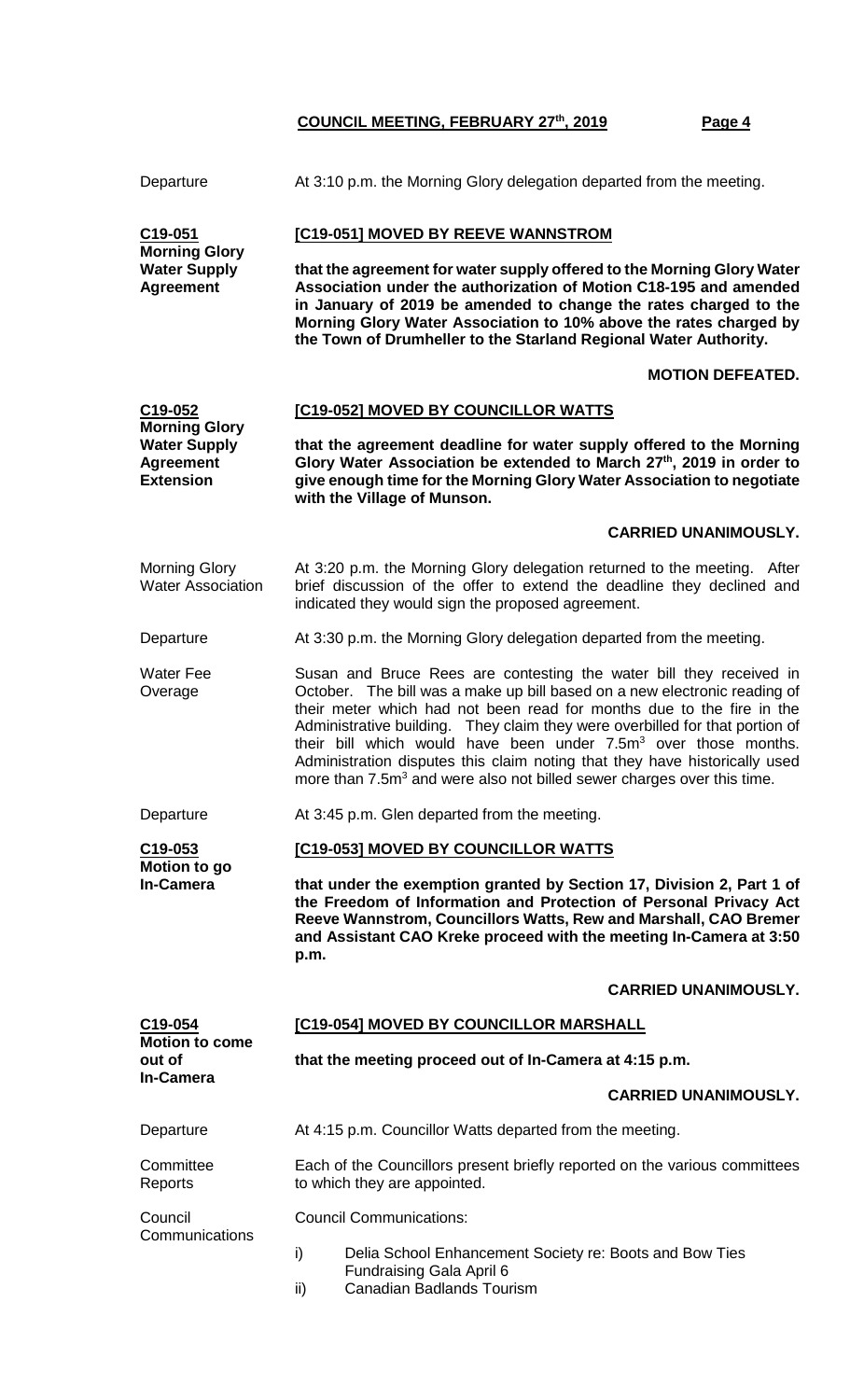|  | AGM March 21 <sup>st</sup> and 22 <sup>nd</sup> in Lethbridge |  |  |  |
|--|---------------------------------------------------------------|--|--|--|
|--|---------------------------------------------------------------|--|--|--|

- Cindy Amos Tourism Champion Award Nomination
- Board Meeting Minutes January 30<sup>th</sup>
- iii) Prairie Land Regional Division Board Highlights
- iv) Marigold Library System re: Marigold Report
- v) Insight into Government (1 Issue)
- vi) Rural Municipalities of Alberta
	- Contact Newsletter (2 Issues)

Accounts Accounts - see prior motion.

| <b>BIG COUNTRY GAS CO-OP</b><br>HENRY KROEGER REGIONAL WATER<br>TELUS MOBILITY INC.                                                                                                                                                                                                                                                                                                                                                                                                                                                                                                                                                                                                                                                                                                                                                                                                                                                                                                                                                                                                                                | CK# 48463<br>CK#48464<br>CK# 48465                                                                                                                                                                                                                                                                                                                                                                                                                                                                                           | 790.37<br>2,420.00<br>1,308.26                                                                                                                                                                                                                                                                                                                                                                                                                        |
|--------------------------------------------------------------------------------------------------------------------------------------------------------------------------------------------------------------------------------------------------------------------------------------------------------------------------------------------------------------------------------------------------------------------------------------------------------------------------------------------------------------------------------------------------------------------------------------------------------------------------------------------------------------------------------------------------------------------------------------------------------------------------------------------------------------------------------------------------------------------------------------------------------------------------------------------------------------------------------------------------------------------------------------------------------------------------------------------------------------------|------------------------------------------------------------------------------------------------------------------------------------------------------------------------------------------------------------------------------------------------------------------------------------------------------------------------------------------------------------------------------------------------------------------------------------------------------------------------------------------------------------------------------|-------------------------------------------------------------------------------------------------------------------------------------------------------------------------------------------------------------------------------------------------------------------------------------------------------------------------------------------------------------------------------------------------------------------------------------------------------|
| <b>Sub-Total:</b>                                                                                                                                                                                                                                                                                                                                                                                                                                                                                                                                                                                                                                                                                                                                                                                                                                                                                                                                                                                                                                                                                                  | \$                                                                                                                                                                                                                                                                                                                                                                                                                                                                                                                           | 4,518.63                                                                                                                                                                                                                                                                                                                                                                                                                                              |
| <b>GOVERNMENT OF ALBERTA</b><br><b>TAQA NORTH</b>                                                                                                                                                                                                                                                                                                                                                                                                                                                                                                                                                                                                                                                                                                                                                                                                                                                                                                                                                                                                                                                                  | CK# 48466<br>CK# 48467                                                                                                                                                                                                                                                                                                                                                                                                                                                                                                       | 1,181.25<br>42.00                                                                                                                                                                                                                                                                                                                                                                                                                                     |
| <b>Sub-Total:</b>                                                                                                                                                                                                                                                                                                                                                                                                                                                                                                                                                                                                                                                                                                                                                                                                                                                                                                                                                                                                                                                                                                  | \$                                                                                                                                                                                                                                                                                                                                                                                                                                                                                                                           | 1,223.25                                                                                                                                                                                                                                                                                                                                                                                                                                              |
| A.H. GRADER SERVICE LTD.<br>ADAMS INDUSTRIAL SUPPLIES INC.<br><b>AMHSA</b><br><b>AUTO VALUE DRUMHELLER</b><br>ALTAGAS UTILITIES INC.<br>ARW TRUCK EQUIPMENT LTD.<br>ATCO ELECTRIC LTD.<br>BREMER, SHIRLEY J.<br><b>BROWNLEE LLP</b><br><b>BURT, EDWIN L.</b><br>RECEIVER GENERAL<br>COMPASS MUNICIPAL SERVICES, INC.<br><b>DIGITEX CANADA INC.</b><br>DIRECTDIAL.COM<br>DRUM WIRELESS LTD.<br>EAST CENTRAL GAS CO-OP LTD.<br><b>FRESON BROS DRUMHELLER</b><br><b>GLOVER INTERNATIONAL TRUCKS LTD. CK# 48485</b><br><b>GOVERNMENT FINANCE OFFICERS</b><br><b>GOVERNMENT OF ALBERTA</b><br><b>GREATWEST KENWORTH LTD.</b><br>HI-WAY 9 EXPRESS LTD.<br><b>JERRY'S LOCK &amp; KEY SERVICE</b><br>KARWACKI CONSULTING INC.<br><b>KUDRAS, DARA</b><br>KUHL TUF WEAR LTD.<br>LAPP<br>MARSHALL, MURRAY<br>MPE ENGINEERING LTD.<br><b>NETAGO</b><br><b>OASIS CARWASH &amp; CONVENIENCE</b><br><b>OLD MACDONALD KENNELS</b><br>PEOPLES, CHRISTOPHER G<br>PROMAC MANUFACTURING LTD.<br>PUROLATOR INC.<br>RAWLUSYK, ROSS D.<br>RECEIVER GENERAL OF CANADA<br>REW, JOHN<br>RMA FUEL<br>ROADATA SERVICES LTD.<br>SARGENT, ROBERT | CK# 48468<br>CK# 48469<br>CK#48470<br>CK# 48471<br>CK# 48472<br>CK# 48473<br>CK# 48474<br>CK# 48475<br>CK# 48476<br>CK#48477<br>CK#48478<br>CK#48479<br>CK# 48480<br>CK# 48481<br>CK# 48482<br>CK#48483<br>CK# 48484<br>CK# 48486<br>CK# 48487<br>CK# 48488<br>CK# 48489<br>CK#48490<br>CK# 48491<br>CK# 48492<br>CK#48493<br>CK# 48494<br>CK# 48495<br>CK# 48496<br>CK# 48497<br>CK# 48498<br>CK# 48499<br>CK# 48500<br>CK# 48501<br>CK# 48502<br>CK# 48503<br>CK# 48504<br>CK# 48505<br>CK#48506<br>CK# 48507<br>CK# 48508 | 8,393.48<br>250.60<br>1,470.00<br>2,439.68<br>3,836.62<br>245,497.35<br>41.91<br>148.50<br>655.41<br>150.00<br>150.00<br>1,479.19<br>35.90<br>275.10<br>549.58<br>500.63<br>279.61<br>6,532.10<br>309.75<br>57.70<br>594.10<br>349.66<br>470.19<br>1,890.00<br>117.25<br>155.00<br>24,099.21<br>2,311.21<br>14,928.90<br>267.50<br>72.27<br>772.80<br>660.00<br>9,226.82<br>55.35<br>669.30<br>54,905.89<br>299.57<br>13,077.81<br>1,840.65<br>130.02 |
| SEED CHECK TECHNOLOGIES INC.                                                                                                                                                                                                                                                                                                                                                                                                                                                                                                                                                                                                                                                                                                                                                                                                                                                                                                                                                                                                                                                                                       | CK# 48509                                                                                                                                                                                                                                                                                                                                                                                                                                                                                                                    | 493.50                                                                                                                                                                                                                                                                                                                                                                                                                                                |